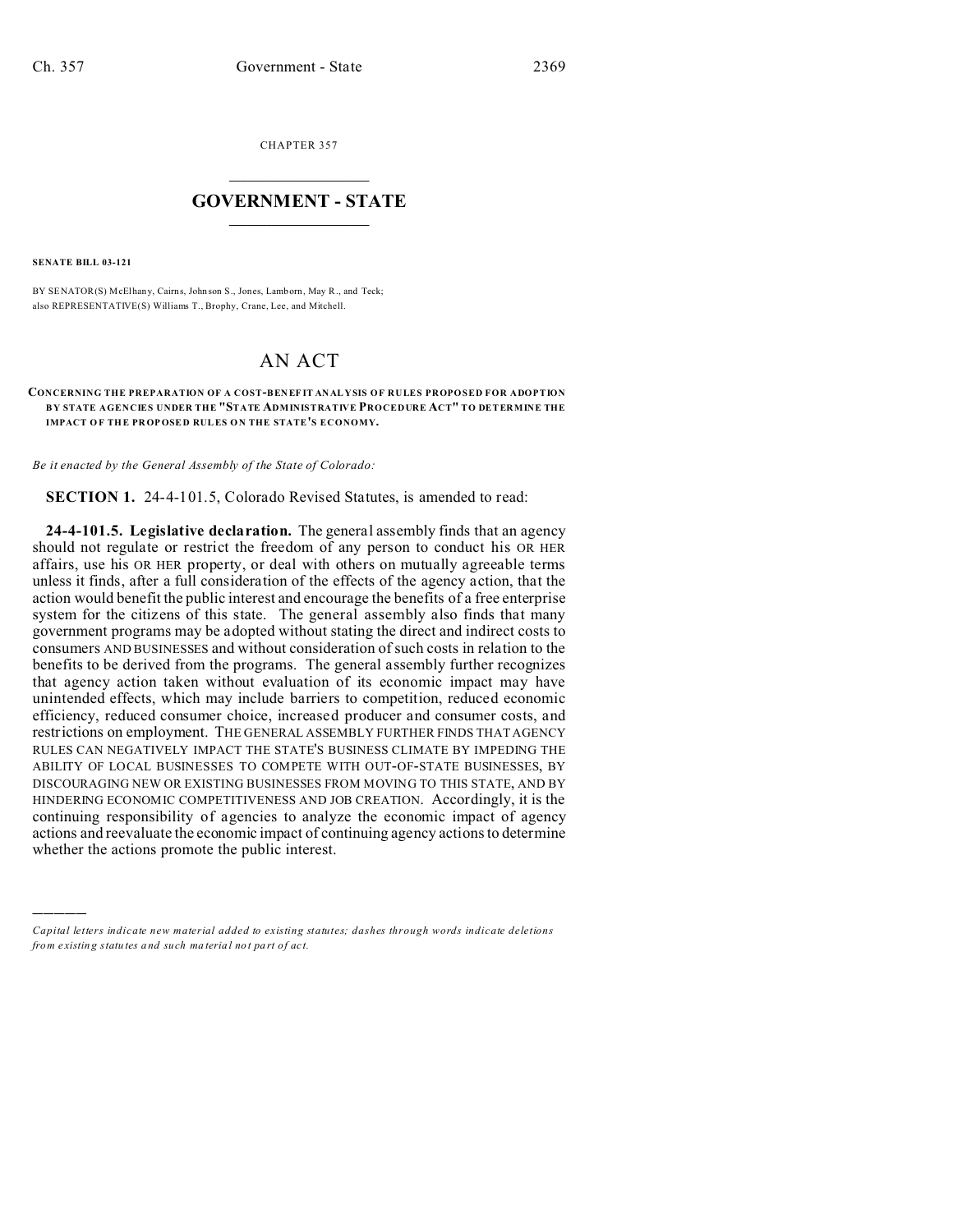**SECTION 2.** 24-4-102, Colorado Revised Statutes, is amended BY THE ADDITION OF THE FOLLOWING NEW SUBSECTIONS to read:

**24-4-102. Definitions.** As used in this article, unless the context otherwise requires:

(5.5) "ECONOMIC COMPETITIVENESS" MEANS THE ABILITY OF THE STATE OF COLORADO TO ATTRACT NEW BUSINESS AND THE ABILITY OF THE BUSINESSES CURRENTLY OPERATING IN COLORADO TO CREATE NEW JOBS AND RAISE PRODUCTIVITY.

(18) "SMALL BUSINESS" MEANS A BUSINESS WITH FEWER THAN FIVE HUNDRED EMPLOYEES.

**SECTION 3.** 24-4-103 (6), (8.1) (b) (V), and (11) (b), Colorado Revised Statutes, are amended, and the said 24-4-103 is further amended BY THE ADDITION OF A NEW SUBSECTION, to read:

**24-4-103. Rule-making - procedure - repeal.** (2.5) (a) AT THE TIME OF FILING A NOTICE OF PROPOSED RULE-MAKING WITH THE SECRETARY OF STATE AS THE SECRETARY MAY REQUIRE, AN AGENCY SHALL SUBMIT A DRAFT OF THE PROPOSED RULE OR THE PROPOSED AMENDMENT TO AN EXISTING RULE TO THE OFFICE OF THE EXECUTIVE DIRECTOR IN THE DEPARTMENT OF REGULATORY AGENCIES. THE EXECUTIVE DIRECTOR, OR HIS OR HER DESIGNEE, MAY DETERMINE IF THE PROPOSED RULE OR AMENDMENT MAY HAVE A NEGATIVE IMPACT ON ECONOMIC COMPETITIVENESS OR ON SMALL BUSINESS IN COLORADO. IF THE EXECUTIVE DIRECTOR, OR HIS OR HER DESIGNEE, DETERMINES THAT THE PROPOSED RULE OR AMENDMENT MAY HAVE SUCH NEGATIVE IMPACT, HE OR SHE MAY DIRECT THE SUBMITTING AGENCY TO PERFORM A COST-BENEFIT ANALYSIS OF THE RULE OR AMENDMENT. IF THE EXECUTIVE DIRECTOR, OR HIS OR HER DESIGNEE, MAKES SUCH A REQUEST, IT SHALL BE MADE AT LEAST TWENTY DAYS BEFORE THE DATE OF THE HEARING ON THE RULE OR AMENDMENT. THE AGENCY RECEIVING SUCH REQUEST SHALL COMPLETE A COST-BENEFIT ANALYSIS AT LEAST FIVE DAYS BEFORE THE HEARING ON THE RULE OR AMENDMENT, SHALL MAKE THE ANALYSIS AVAILABLE TO THE PUBLIC, AND SHALL SUBMIT A COPY TO THE EXECUTIVE DIRECTOR OR HIS OR HER DESIGNEE. FAILURE TO COMPLETE A REQUESTED COST-BENEFIT ANALYSIS PURSUANT TO THIS SUBSECTION (2.5) SHALL PRECLUDE THE ADOPTION OF SUCH RULE OR AMENDMENT. SUCH COST-BENEFIT ANALYSIS SHALL INCLUDE THE FOLLOWING:

(I) THE REASON FOR THE RULE OR AMENDMENT;

(II) THE ANTICIPATED ECONOMIC BENEFITS OF THE RULE OR AMENDMENT, WHICH SHALL INCLUDE ECONOMIC GROWTH, THE CREATION OF NEW JOBS, AND INCREASED ECONOMIC COMPETITIVENESS;

(III) THE ANTICIPATED COSTS OF THE RULE OR AMENDMENT, WHICH SHALL INCLUDE THE DIRECT COSTS TO THE GOVERNMENT TO ADMINISTER THE RULE OR AMENDMENT AND THE DIRECT AND INDIRECT COSTS TO BUSINESS AND OTHER ENTITIES REQUIRED TO COMPLY WITH THE RULE OR AMENDMENT;

(IV) ANY ADVERSE EFFECTS ON THE ECONOMY, CONSUMERS, PRIVATE MARKETS,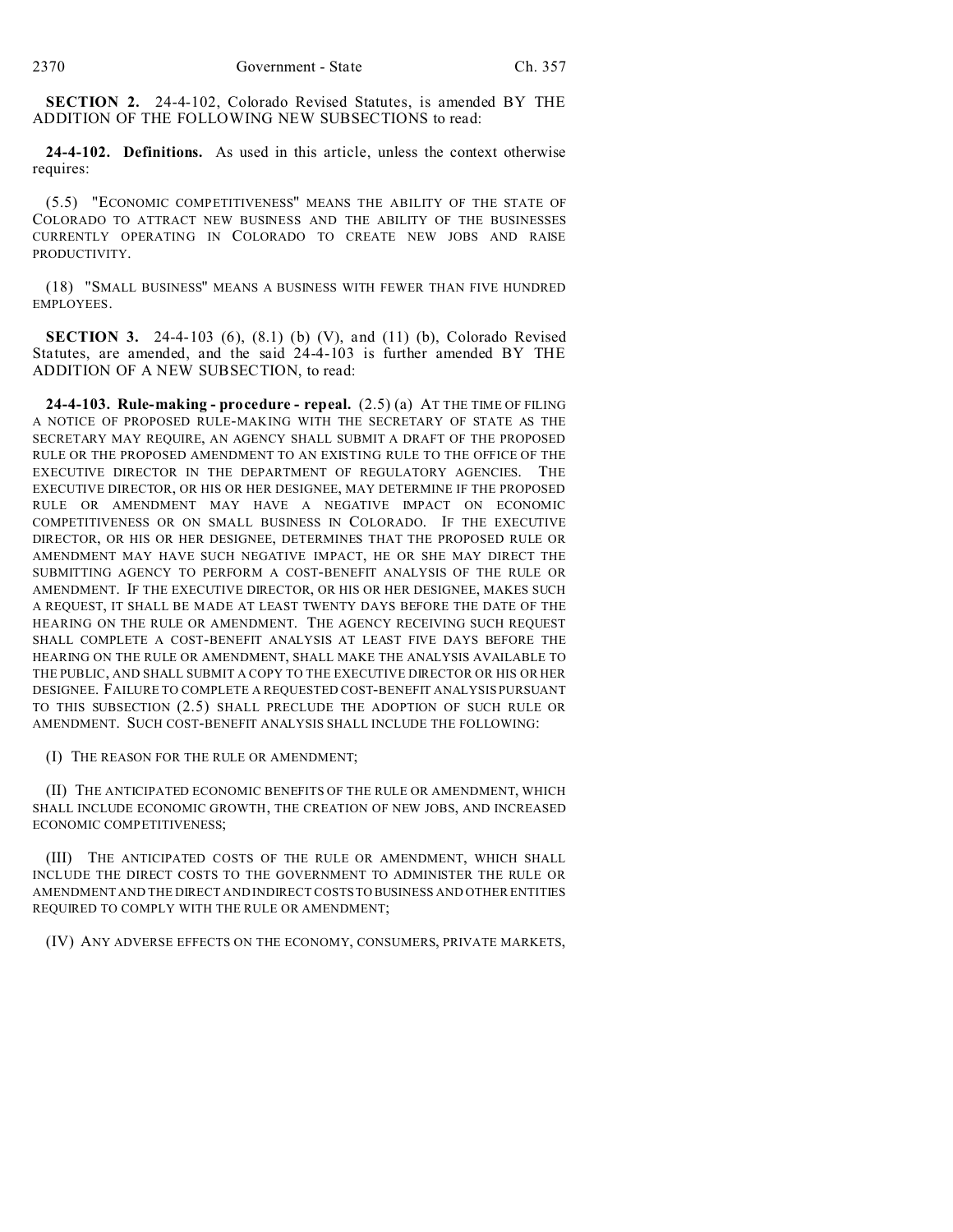## SMALL BUSINESSES, JOB CREATION, AND ECONOMIC COMPETITIVENESS; AND

(V) AT LEAST TWO ALTERNATIVES TO THE PROPOSED RULE OR AMENDMENT THAT CAN BE IDENTIFIED BY THE SUBMITTING AGENCY OR A MEMBER OF THE PUBLIC, INCLUDING THE COSTS AND BENEFITS OF PURSUING EACH OF THE ALTERNATIVES IDENTIFIED.

(b) THE EXECUTIVE DIRECTOR, OR HIS OR HER DESIGNEE, SHALL STUDY THE COST-BENEFIT ANALYSIS AND MAY URGE THE AGENCY TO REVISE THE RULE OR AMENDMENT TO ELIMINATE OR REDUCE THE NEGATIVE ECONOMIC IMPACT. THE EXECUTIVE DIRECTOR, OR HIS OR HER DESIGNEE, MAY INFORM THE PUBLIC ABOUT THE NEGATIVE IMPACT OF THE PROPOSED RULE OR THE PROPOSED AMENDMENT TO AN EXISTING RULE.

(c) ANY PROPRIETARY INFORMATION PROVIDED TO THE DEPARTMENT OF REVENUE BY A BUSINESS OR TRADE ASSOCIATION FOR THE PURPOSE OF PREPARING A COST-BENEFIT ANALYSIS SHALL BE CONFIDENTIAL.

(d) IF THE AGENCY HAS MADE A GOOD FAITH EFFORT TO COMPLY WITH THE REQUIREMENTS OF PARAGRAPH (a) OF THIS SUBSECTION (2.5), THE RULE OR AMENDMENT SHALL NOT BE INVALIDATED ON THE GROUND THAT THE CONTENTS OF THE COST-BENEFIT ANALYSIS ARE INSUFFICIENT OR INACCURATE.

(e) THIS SUBSECTION (2.5) SHALL NOT APPLY TO ORDERS, LICENSES, PERMITS, ADJUDICATION, OR RULES AFFECTING THE DIRECT REIMBURSEMENT OF VENDORS OR PROVIDERS WITH STATE FUNDS.

(f) (I) THIS SUBSECTION (2.5) IS REPEALED, EFFECTIVE JULY 1, 2006.

(II) PRIOR TO SUCH REPEAL, THE PROVISIONS REGARDING THE PREPARATION OF A COST-BENEFIT ANALYSIS PURSUANT TO THIS SUBSECTION (2.5) SHALL BE REVIEWED AS PROVIDED FOR IN SECTION 24-34-104, C.R.S.

(6) A temporary or emergency rule may be adopted without compliance with the procedures prescribed in subsection (4) of this section and with less than the twenty days' notice prescribed in subsection (3) of this section (or where circumstances imperatively require, without notice) only if the agency finds that immediate adoption of the rule is imperatively necessary to comply with a state or federal law or federal regulation or for the preservation of public health, safety, or welfare and compliance with the requirements of this section would be contrary to the public interest and makes such a finding on the record. Such findings and a statement of the reasons for the action shall be published with the rule. A TEMPORARY OR EMERGENCY RULE MAY BE ADOPTED WITHOUT COMPLIANCE WITH SUBSECTION (2.5) OF THIS SECTION, BUT SHALL NOT BECOME PERMANENT WITHOUT COMPLIANCE WITH SUCH SUBSECTION (2.5). A temporary or emergency rule shall become effective on adoption or on such later date as is stated in the rule, shall be published promptly, and shall have effect for not more than three months from the adoption thereof or for such shorter period as may be specifically provided by the statute governing such agency, unless made permanent by compliance with subsections (3) and (4) of this section. The period of effectiveness provided by this subsection (6) does not apply to temporary or emergency rules adopted by the public utilities commission under section 40-2-108